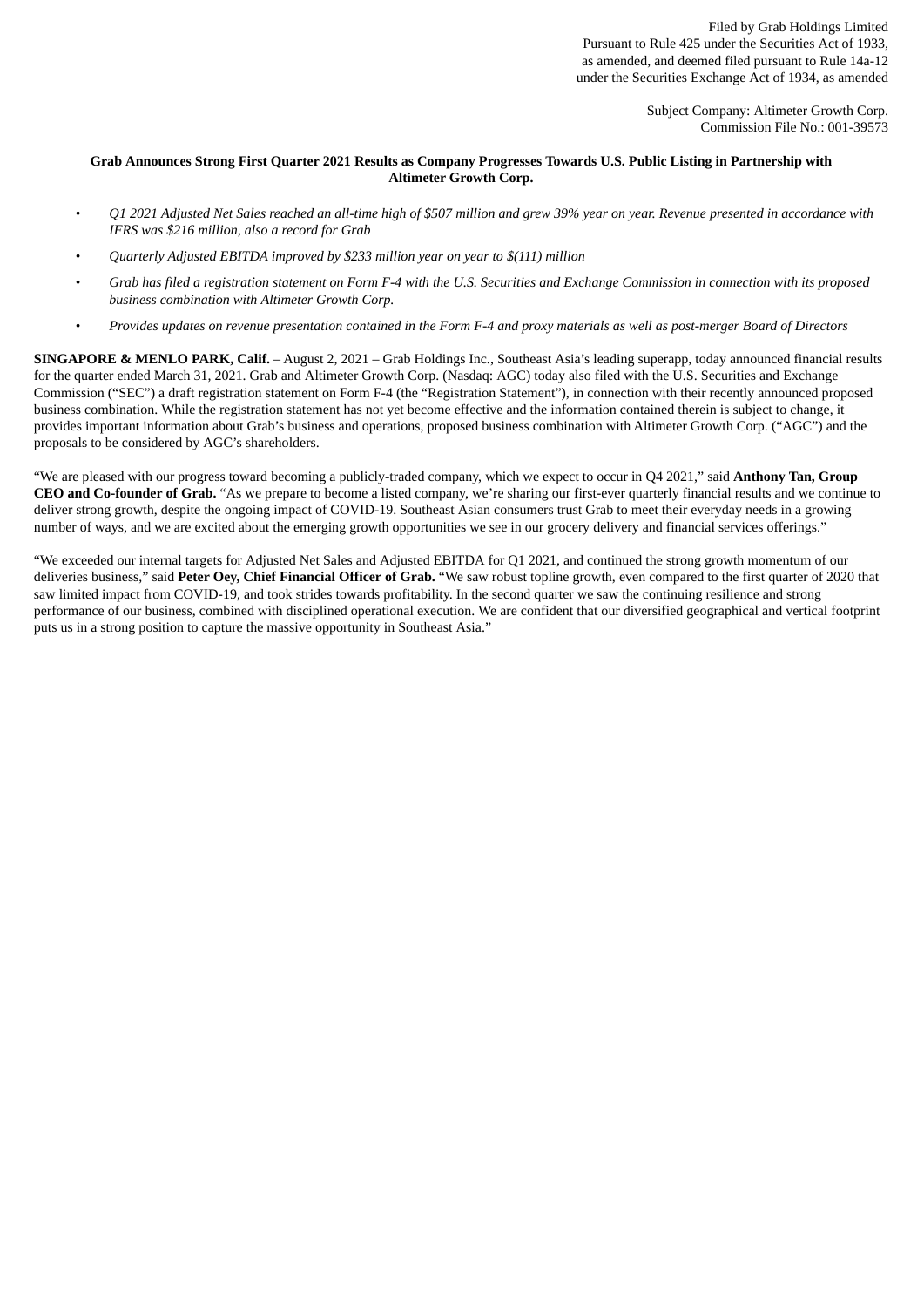# **Strong First Quarter 2021 Financial Results (for the three months ended March 31, 2021)**

*First Quarter 2021 Financial and Operational Highlights:*

- Gross Merchandise Value (GMV) grew 5% year on year to reach \$3.6 billion. Deliveries GMV demonstrated strong year on year growth of 49%, offset by weakness in mobility as a result of the lockdowns and other restrictions imposed by governments on the back of the COVID-19 pandemic.
- Adjusted Net Sales reached an all-time high of \$507 million, up 39% year on year. Revenue achieved a record \$216 million.
- Grab achieved its strongest quarter for Adjusted EBITDA at \$(111) million, which improved by \$233 million year on year.
- Total Segment Adjusted EBITDA, which excludes regional corporate costs, was \$35 million, an improvement of \$231 million year on year.
- Net loss, which includes non-cash items related to interest accrued on Grab's convertible redeemable preference shares and depreciation, was \$(652) million, compared to \$(771) million in Q1 2020.
- Spend per user, defined as GMV per Monthly Transacting Users (MTU), increased by 31% year on year, highlighting the strength of Grab's superapp synergies across its business segments.
- As of March 31, 2021, Grab had \$4.9 billion of cash and cash equivalents, an increase of \$1.4 billion from \$3.5 billion as of December 31, 2020. This was primarily due to the closing of Grab's first senior secured term loan facility (the Term Loan B Facility) of \$ 2.0 billion at the end of January 2021.
- In Q1 2021, Grab was the most downloaded app and had the highest number of average smartphone monthly active users in Southeast Asia1 for the mobility and delivery category2, according to App Annie. This is across both iOS and Google Play combined. Grab's cumulative downloads from launch through Q1 2021 and average smartphone monthly active users base in Q1 2021 were also more than 2x higher than the next largest mobility and delivery app in the region.

<sup>1</sup> Refers to Singapore, Indonesia, Philippines, Thailand, Vietnam and Malaysia

<sup>2</sup> Consists of apps included in Lifestyle, Food and Drink and Travel, Navigation Travel & Local, Maps & Navigation categories across iOS and Google Play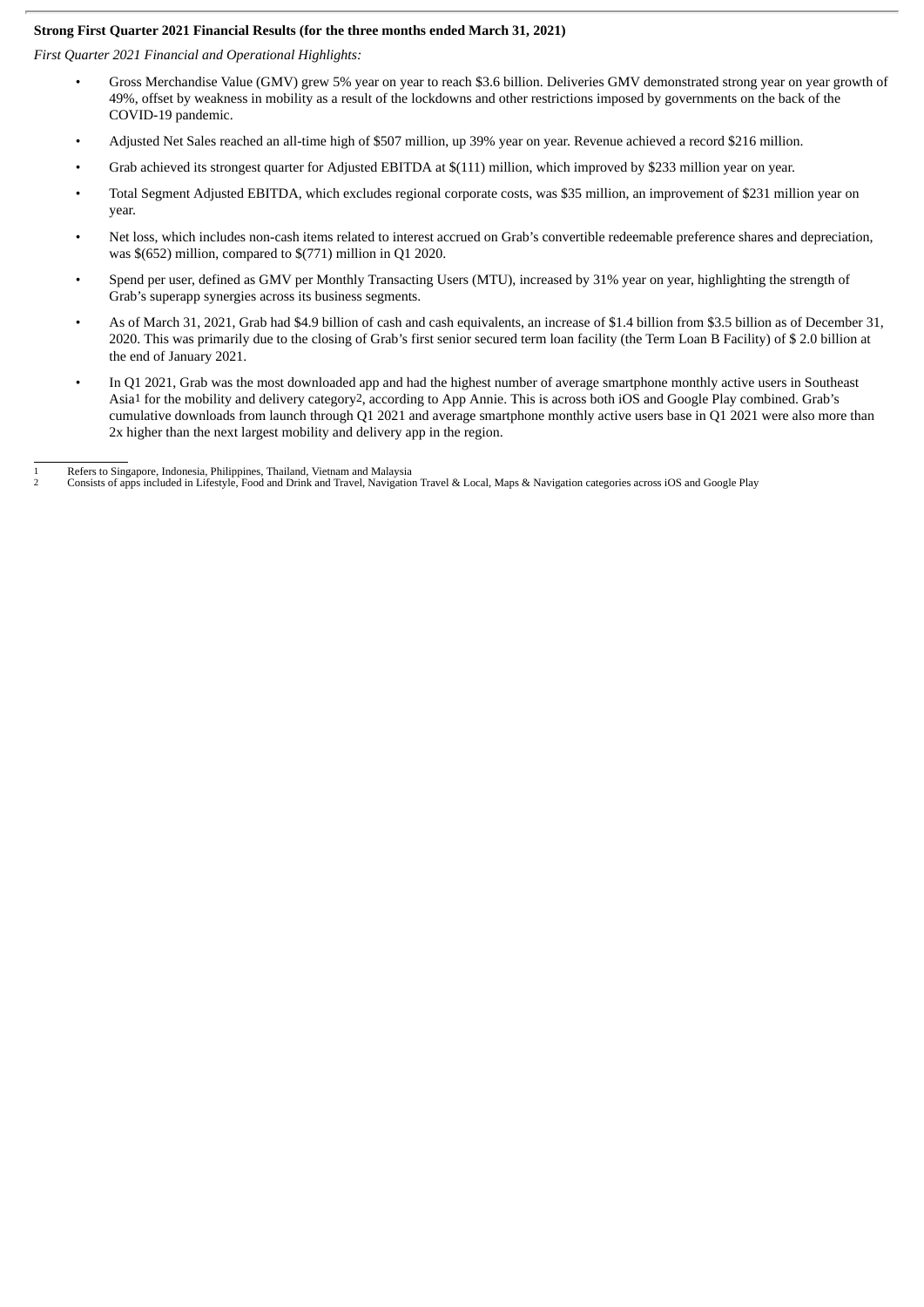| (\$ millions, unless otherwise stated) |                     | <b>Three Months Ended</b><br>March 31, |          |
|----------------------------------------|---------------------|----------------------------------------|----------|
|                                        | 2021<br>(unaudited) | 2020<br>(unaudited)                    | % Change |
| $\text{GMV}(1)$                        | 3.644               | 3,464                                  | 5%       |
| $MTU(2)$ (millions of users)           | 23.8                | 29.7                                   | $(20)\%$ |
| $GMV$ per MTU $(\$)$                   | 153                 | 117                                    | 31%      |
| Gross Billings(3)                      | 541                 | 451                                    | 20%      |
| <b>Adjusted Net Sales(4)</b>           | 507                 | 367                                    | 39%      |
| Revenue                                | 216                 |                                        | $NM^3$   |
| Total Segment Adjusted EBITDA(5)       | 35                  | (196)                                  | NM       |
| Adjusted EBITDA(6)                     | (111)               | (344)                                  | 68%      |
| Net loss                               | (652)               | (771)                                  | 15%      |

See "Unaudited Financial Information and Non-IFRS measures" sections herein for an explanation of non-IFRS measures used throughout this release

## *Deliveries*

- Grab continued to see strong growth in deliveries during Q1 2021, generating GMV of \$1.7 billion, representing an improvement of 49% from GMV of \$1.1 billion in Q1 2020, driven by increases in both the number of transactions and order value as it witnessed a strong upsurge in new MTUs coming onto the deliveries segment over the past year.
- Adjusted Net Sales for deliveries was \$293 million, up \$144 million and 96% year on year, while Revenue was \$53 million, a \$152 million increase year on year.
- Deliveries Adjusted EBITDA of \$(4) million was up \$147 million year on year.
- Grab continued to scale GrabMart, an everyday goods delivery offering that has expanded across Grab's 8 Southeast Asian markets. GrabMart's GMV for Q1 2021 increased by 21% quarter on quarter compared to Q4 2020, and was 36x higher compared to Q1 2020.

#### *Mobility*

- Due to the ongoing impact of the COVID-19 pandemic and the lockdowns and restrictions imposed in Grab's various markets, mobility GMV in Q1 2021 represented approximately 64% of Q1 2020 levels.
- Mobility Adjusted Net Sales was \$167 million, a 14% year on year decline, while Revenue increased by 18% year on year to \$145 million.
- Mobility Adjusted EBITDA was \$115 million, an increase of \$34 million, or 42%, year on year, and Grab continues to be Segment Adjusted EBITDA positive in all of its core markets.
- Grab anticipates that the demand for mobility services will continue to experience volatility as resurgence in COVID-19 cases have impacted its markets, leading to renewed restrictions.

3 Not Measured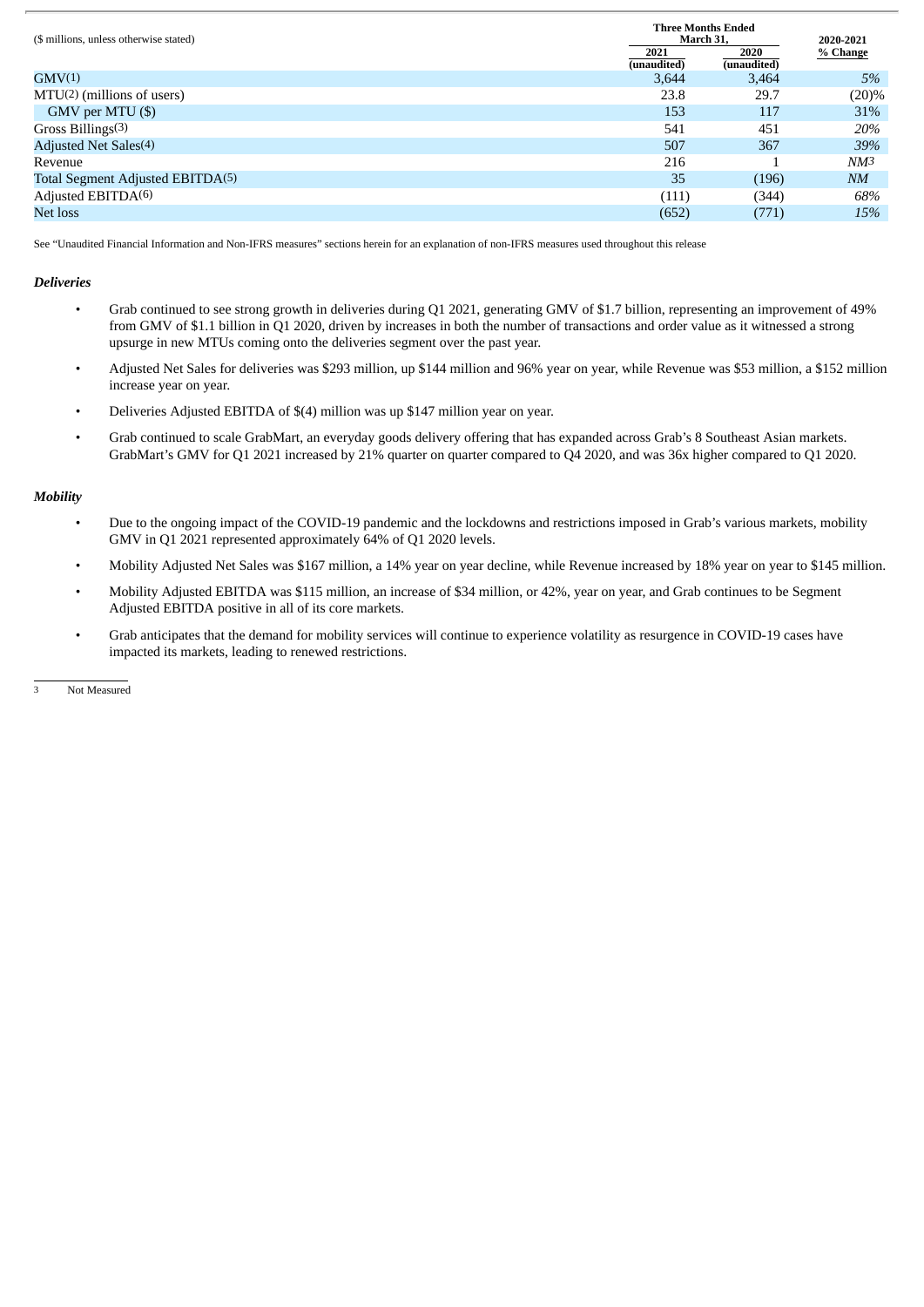## *Financial Services*

- In Q1 2021, Grab's financial services segment achieved its highest quarterly Total Payments Volume (Pre-InterCo)4, demonstrating year on year growth of 18%, supported by strength in payments generated from both on-Grab platform and off-Grab platform use cases. This was in spite of COVID-19 impacting Grab's mobility segment and footfall to physical stores.
- Financial services saw Adjusted Net Sales increase by 31% year on year to \$23 million, while Revenue increased by \$29 million year on year to \$8 million.
- Financial services Adjusted EBITDA improved by \$39 million year on year to \$(78) million.
- Loan disbursals via the on-Grab platform increased by over 45% year on year as Grab continued to improve credit scoring models and launched new lending products in Q1 2021.
- Insurance offerings demonstrated strong growth and gross written premiums more than tripled year on year as mobility-related product sales increased.

# *Enterprise and new initiatives*

- Grab saw strong year-on-year growth in enterprise and new initiatives in Q1 2021, with GMV growing more than 3.5x to reach \$26 million.
- Adjusted Net Sales for enterprise and new initiatives improved 388% year on year to \$25 million, while Revenue was \$10 million in Q1 2021.
- Enterprise and new initiatives Adjusted EBITDA also turned positive to \$2 million.

As of March 31, 2021, Grab had \$4.9 billion of cash and cash equivalents, an increase of \$1.4 billion from \$3.5 billion as of December 31, 2020. Total outstanding debt as of March 31, 2021 was \$2.1 billion, a \$1.9 billion increase from the \$212 million balance as of December 31, 2020, primarily due to the closing of its Term Loan B Facility in January 2021 of \$2.0 billion.

# **Category Leadership and Market Opportunity Supports Long-Term Growth Trajectory**

Euromonitor conducted research to quantify the market opportunity in Southeast Asia and determine category share across Grab's three core verticals: deliveries, mobility and financial services. Based on Euromonitor's independent analysis, Grab was the category leader in 2020 by GMV in online food delivery and ride-hailing, and by TPV in the e-wallet segment of financial services in Southeast Asia.

With Grab's scale and category leadership, Grab continues to be well-positioned to capture a total addressable market that is estimated to grow from approximately \$52 billion today to more than \$130 billion by 2025 across online food delivery, ride-hailing and e-wallet, according to Euromonitor.

Total Payments Volume (TPV) is defined as the value of payments, net of payment reversals, successfully completed through the Grab platform for the financial services segment. Pre-InterCo means this segment data includes earnings and other amounts from transactions between entities within the Grab group that are eliminated upon consolidation.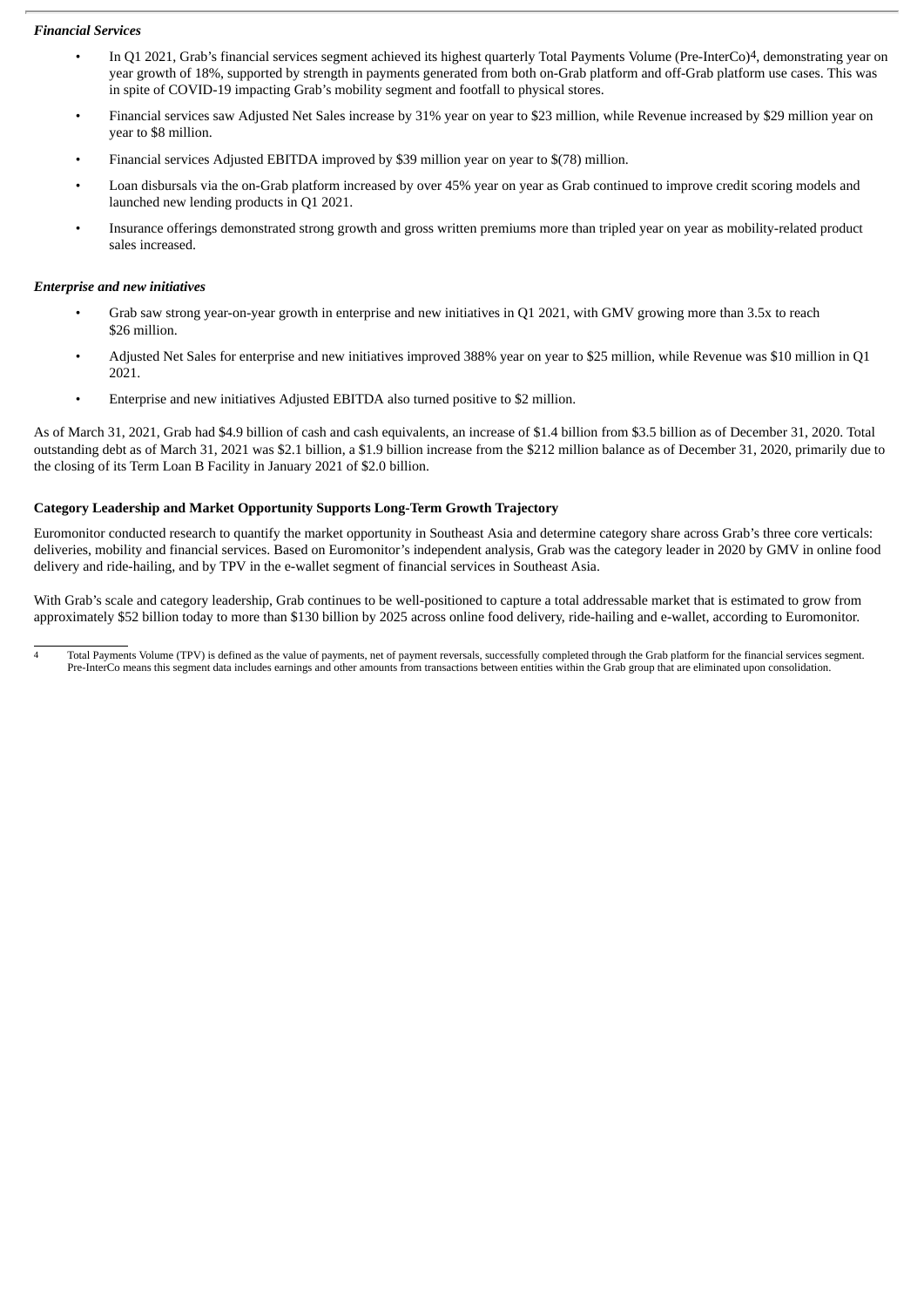"We're pleased by the team's execution and the growth and resilience of Grab's diversified business model in Q1," said **Brad Gerstner, founder & CEO of Altimeter Capital**. "Altimeter is thrilled to support Grab as a long-term partner in their journey to become a public company, so they can continue to meet the needs of millions of people in Southeast Asia."

|                      | Euromonitor estimated regional category share in 2020 |                                   | Grab's share relative         |  |
|----------------------|-------------------------------------------------------|-----------------------------------|-------------------------------|--|
| <b>Segment</b>       | Grab                                                  | <b>Next closest</b><br>competitor | to next largest<br>competitor |  |
| Online food delivery | 50%                                                   | 20%                               | 2.5X                          |  |
| Ride hailing         | 72%                                                   | 15%                               | 4.8X                          |  |
| E-wallet             | 23%                                                   | 14%                               | 1.6X                          |  |

Source: Euromonitor International estimates from desk research and trade interviews with leading market players and relevant industry stakeholders in the prepared meal, ride hailing and *e-wallet sectors*

More detail on Euromonitor's analysis is available in Grab's F-4 filing.

## **Update on Revenue Presentation**

"Adjusted Net Revenue" has been renamed "Adjusted Net Sales", with no material change to the definition or historical data presented to PIPE investors in April 2021. Adjusted Net Sales is a non-IFRS metric. Adjusted Net Sales is a key measure used by Grab's management to evaluate top-line performance, normalized for excess driver, merchant5 and consumer incentives6, which are expected to continue to decline over time as Grab's business matures. Accordingly, Grab believes that Adjusted Net Sales is useful to investors and others in understanding and evaluating the company's top-line results in the same manner as Grab's management team and board of directors.

Through a consultation process with the SEC ahead of the F-4 filing, Grab has received certain guidance that has been reflected in our F-4 filing. An alternate accounting judgment has been made that consumers should also be recognized as Grab's customers for accounting purposes. As such, under IFRS accounting principles, consumer incentives are now recognized as a contra revenue item rather than a marketing expense, as Grab previously reported. This is a change in presentation, with reported revenues now reduced by consumer incentives, along with driver- and merchant- partner incentives. There is no impact from this change on historical GMV, Gross Billings, Adjusted Net Sales, Adjusted EBITDA, balance sheet, or cash flow.

<sup>5</sup> Excess incentives occur when payments made to driver-/merchant-partners exceed Grab's revenue received from such driver-/merchant-partners

<sup>6</sup> Consumer incentives refer to promotions offered to consumers in the form of discounts that reduce the fare charged by the driver and merchant partners.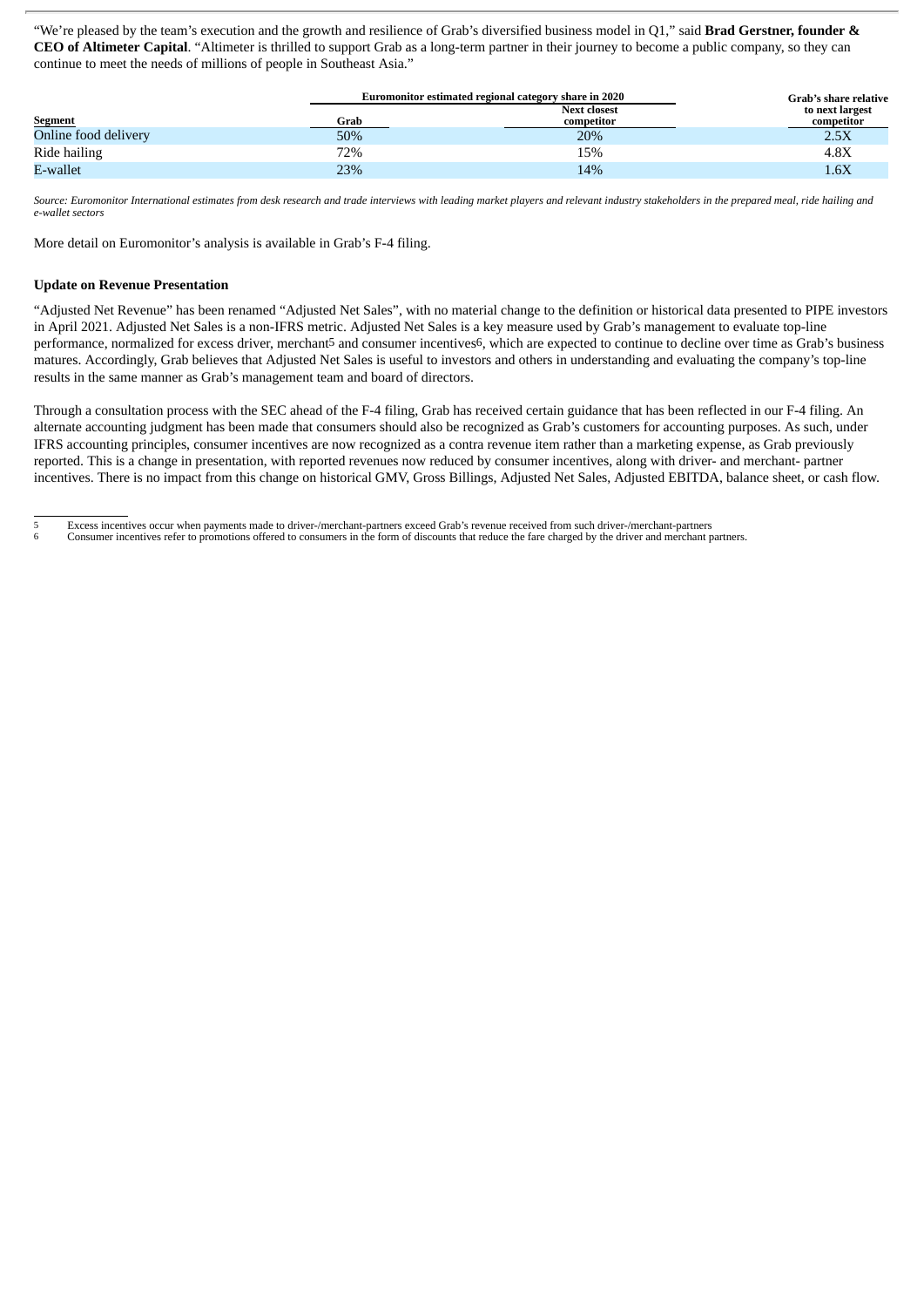## **Update on Post-Merger Board of Directors**

Grab also provided an update on its post-merger Board of Directors, which is expected to initially consist of six directors, four of which are expected to be independent. Following the consummation of the Business Combination, Rich Barton, Dara Khosrowshahi, Ng Shin Ein, Oliver Jay, Anthony Tan, and Hooi Ling Tan, are expected to become directors of Grab.

Grab co-founder Hooi Ling Tan and Rich Barton will be new additions to Grab's board of directors. Barton is the co-founder and CEO of Zillow Group, Inc. He returned as CEO in 2019 after previously serving as CEO from the company's inception in 2005 through 2010. Prior to co-founding Zillow, he founded Expedia and later co-founded Glassdoor. Barton currently serves on the board of directors of AGC, and also serves on the board of directors of Netflix, Inc. and Qurate Retail, Inc.

Anthony Tan, Dara Khosrowshahi, Ng Shin Ein and Oliver Jay currently serve on Grab's board of directors. Khosrowshahi has been Chief Executive Officer of Uber since September 2017 and previously served as President and Chief Executive Officer of Expedia, Inc. Ng currently serves on the board of directors for StarHub Limited, CSE Global Limited, and Avarga Limited. Jay is the Chief Revenue Officer at Asana and previously worked at Dropbox as the Head of Asia Pacific and Latin America.

## **Update on Grab's COVID-19 Response**

Grab continues to engage with governments in Southeast Asia to help combat COVID-19 and mitigate its effects. This includes efforts to increase vaccination rates, help partners weather continued impact from COVID-19, and utilizing technology and other initiatives to support small business digitalization.

Some key highlights are as below:

- In Indonesia, Grab has collaborated with Good Doctor to support the Ministry of Health's national vaccination efforts by setting up vaccination centers across 54 cities and regencies, facilitating vaccinations for over 140,000 driver-partners and members of the public.
- Grab similarly set up and funded the administration of vaccines to thousands of Grab driver-partners in the Philippines with support from the national vaccine program.
- In total, Grab has allocated up to \$20 million in cash from the GrabForGood Fund to subsidize the cost of COVID-19 vaccines and help with vaccine administration for eligible driver- and merchant-partners who are not covered by a national vaccination program.
- Grab also launched GrabConnect in Vietnam to utilize technology along with Grab's extensive network and ecosystem to connect farmers with consumers through a safe, fast and convenient delivery process.
- In view of the Phase 2 Heightened Alert restrictions in Singapore, Grab launched new support programs including enhanced earnings protection for driver-partners affected by COVID-19, full commission rebates for hawkers in partnership with Enterprise Singapore, and rental rebates for eligible driver-partners who are renting their vehicles from GrabRentals.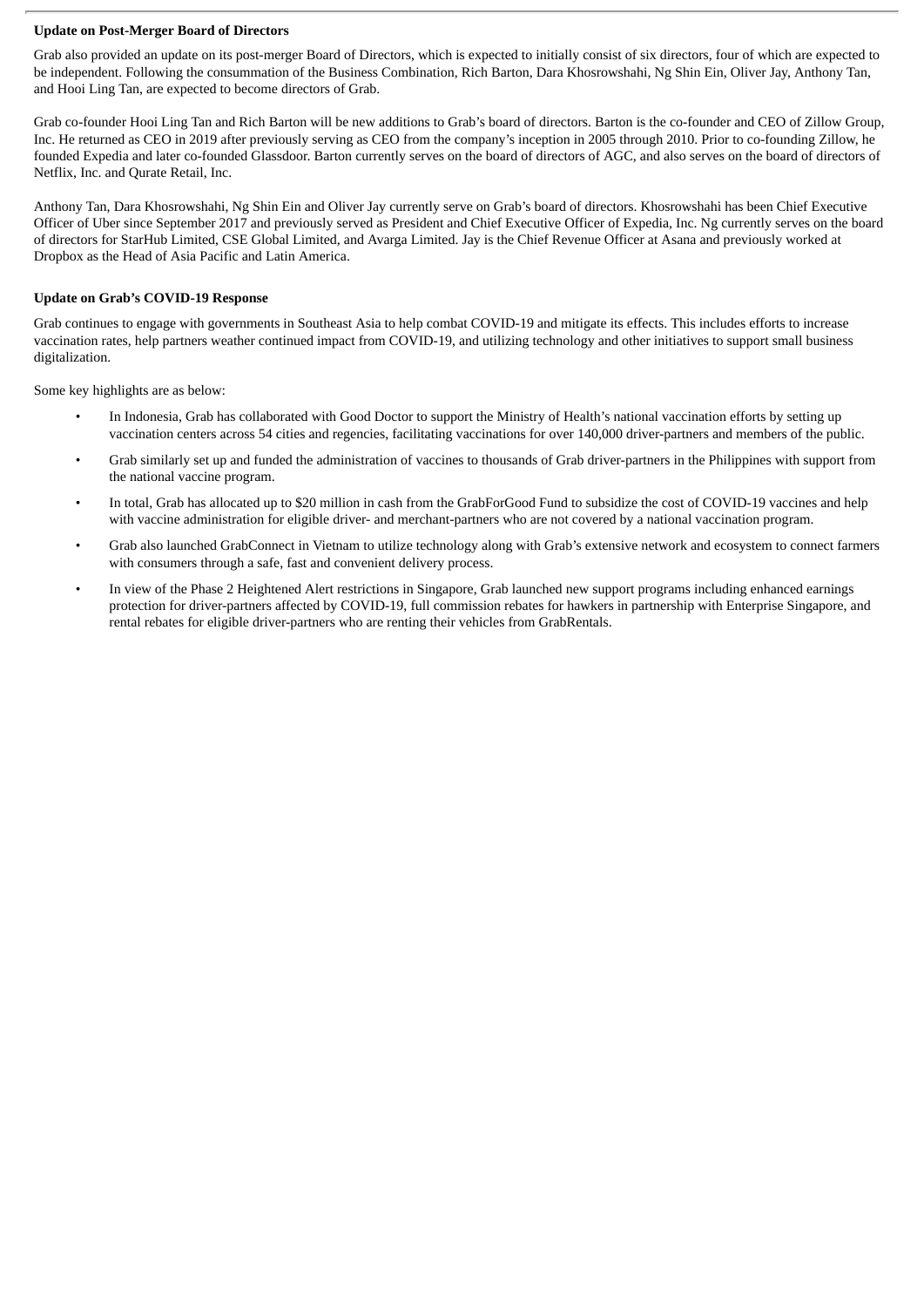- In Malaysia, Grab introduced the GrabFood Small Business Programme to help small businesses adapt to the growing demand for delivery services. This includes "Grab Online Shop", a solution to help small businesses set up their own branded website as an additional sales channel.
- In Thailand, Grab is creating access to approximately 2.8 billion Thai baht (approximately \$85 million) in working capital for local small and medium businesses through the Grab Financial Group. This will enable more than 18,000 merchant-partners to potentially access working capital from Q3 2021 onwards.

In June 2021, Grab also released its first ESG report outlining the company's progress to support socioeconomic empowerment and sustainable growth in Southeast Asia.

## **Investor Webcast**

Grab's management will host an investor webcast via Zoom to present its first quarter 2021 financial results.

Call Details:

Date: Monday, August 2, 2021 Time: 8:00 a.m. U.S. Eastern Time / 8:00 p.m. Singapore Time

Please register at the link below and webcast details will be provided to the email address provided.

Registration Link: https://grab.zoom.us/webinar/register/WN\_EePA-bXRT6CN\_2WQvQu9pA

A replay of the webcast will be available at the Company's investor relations website (www.grab.com/investors)

 $-$  END  $-$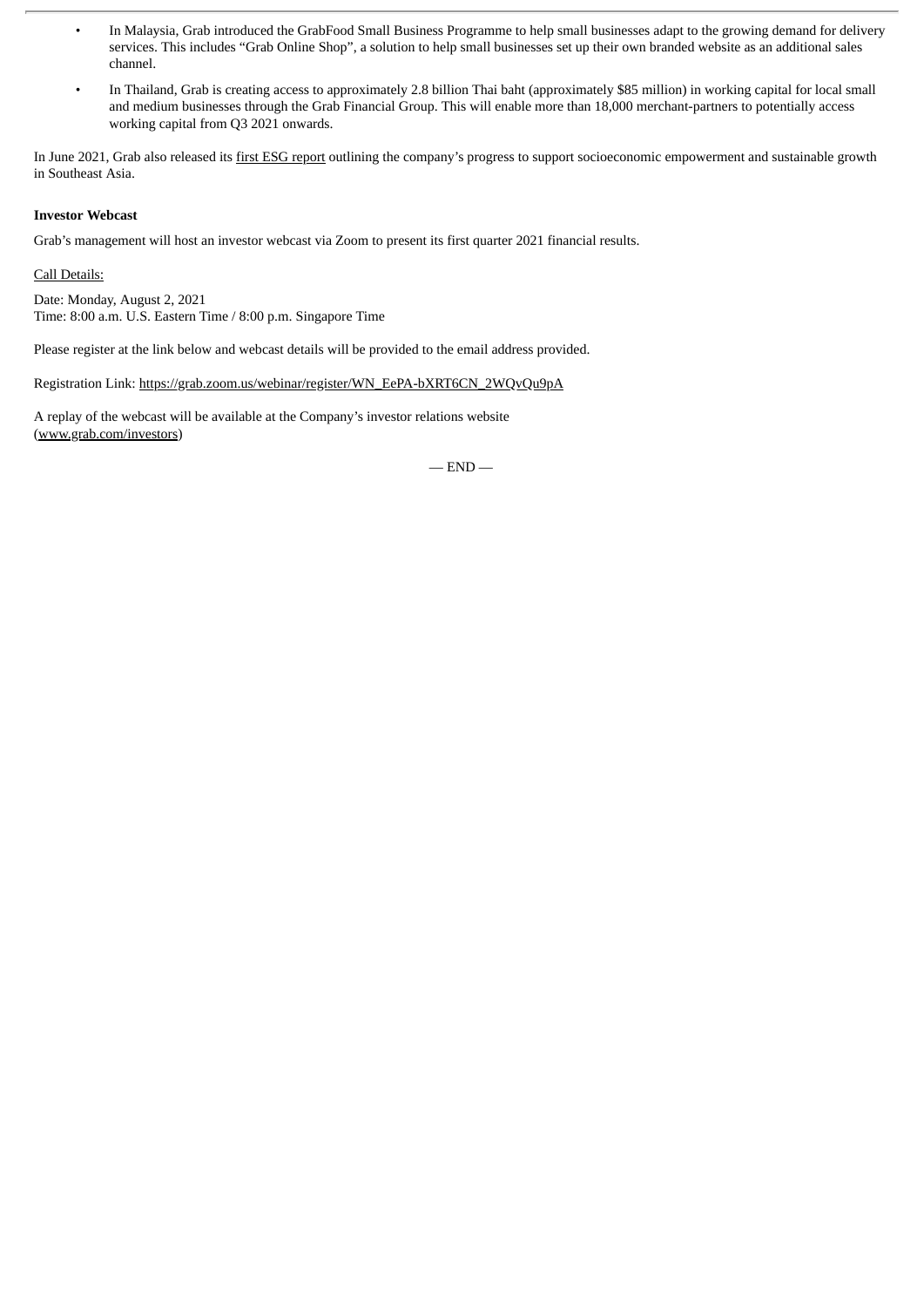## **About Grab**

Grab is Southeast Asia's leading superapp based on GMV in 2020 in each of food deliveries, mobility and the e-wallets segment of financial services, according to Euromonitor. Grab operates across the deliveries, mobility and digital financial services sectors in over 400 cities in eight countries in the Southeast Asia region - Cambodia, Indonesia, Malaysia, Myanmar, the Philippines, Singapore, Thailand and Vietnam. Grab enables millions of people each day to access its driver- and merchant-partners to order food or groceries, send packages, hail a ride or taxi, pay for online purchases or access services such as lending, insurance, wealth management and telemedicine, all through a single "everyday everything" app. Grab was founded in 2012 with the mission to drive Southeast Asia forward by creating economic empowerment for everyone, and since then, the Grab app has been downloaded onto millions of mobile devices. Grab strives to serve a double bottom line: to simultaneously deliver financial performance for its shareholders and a positive social impact in Southeast Asia.

# **About Altimeter**

Altimeter Capital Management, LP is a leading technology-focused investment firm built by founders for founders with over \$15 billion in assets under management. Altimeter's mission is to help visionary entrepreneurs build iconic companies, disrupt markets and improve lives through all stages of growth. Altimeter manages a variety of venture and public funds and serves as an expert long-term partner to companies as they enter the public markets.

# **Contact Information**

For inquiries regarding Grab, please contact:

*Media* In Asia: press@grab.com In the United States: Grab-SVC@sardverb.com

*Investors* Grab: investor.relations@grab.com Blueshirt Group: GrabIR@blueshirtgroup.com

For inquiries regarding Altimeter, please contact:

press@altimeter.com IR@altimeter.com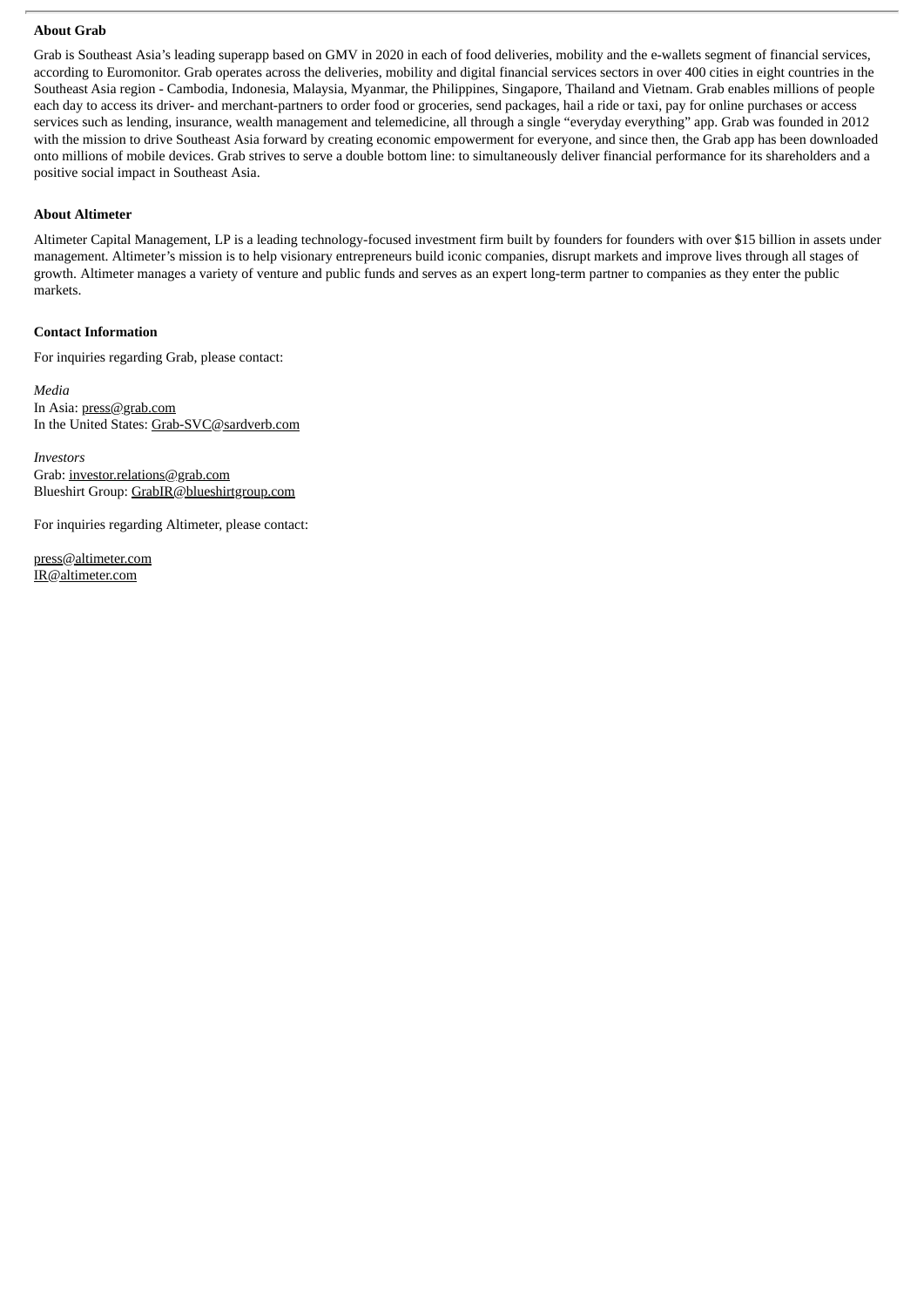## **Forward-Looking Statements**

This document and the announced investor webcast may include "forward-looking statements" within the meaning of the federal securities laws with respect to the proposed transaction between Grab Holdings Inc. ("Grab"), Grab Holdings Limited ("GHL") and AGC and regarding Grab's future business expectations which involve risks and uncertainties. All statements other than statements of historical fact contained in this document and the investor webcast, including, but not limited to, statements as to future results of operations and financial position, planned products and services, business strategy and plans, objectives of management for future operations of Grab, market size and growth opportunities, competitive position, technological and market trends and the potential benefits and expectations related to the terms and timing of the proposed transactions, are forwardlooking statements. Some of these forward-looking statements can be identified by the use of forward-looking words, including "anticipate," "expect," "suggests," "plan," "believe," "intend," "estimates," "targets," "projects," "should," "could," "would," "may," "will," "forecast" or other similar expressions. All forward-looking statements are based upon estimates and forecasts and reflect the views, assumptions, expectations, and opinions of AGC and Grab, which are all subject to change due to various factors including, without limitation, changes in general economic conditions as a result of COVID-19. Any such estimates, assumptions, expectations, forecasts, views or opinions, whether or not identified in this document, should be regarded as indicative, preliminary and for illustrative purposes only and should not be relied upon as being necessarily indicative of future results. The forward-looking statements contained in this document and the investor webcast are subject to a number of factors, risks and uncertainties, some of which are not currently known to Grab or AGC. You should carefully consider the foregoing factors and the other risks and uncertainties described in the "Risk Factors" section of GHL's registration statement on Form F-4, the proxy statement/ prospectus therein, AGC's Quarterly Report on Form 10-Q and other documents filed by GHL or AGC from time to time with the U.S. Securities and Exchange Commission (the "SEC").

These filings identify and address other important risks and uncertainties that could cause actual events and results to differ materially from those contained in the forward-looking statements. In addition, there may be additional risks that neither AGC nor Grab presently know, or that AGC or Grab currently believe are immaterial, that could also cause actual results to differ from those contained in the forward-looking statements. Forward-looking statements reflect AGC's and Grab's expectations, plans, projections or forecasts of future events and view. If any of the risks materialize or AGC's or Grab's assumptions prove incorrect, actual results could differ materially from the results implied by these forward-looking statements.

Forward-looking statements speak only as of the date they are made. AGC and Grab anticipate that subsequent events and developments may cause their assessments to change. However, while GHL, AGC and Grab may elect to update these forward-looking statements at some point in the future, GHL, AGC and Grab specifically disclaim any obligation to do so, except as required by law. The inclusion of any statement in this document or the investor webcast does not constitute an admission by Grab nor AGC or any other person that the events or circumstances described in such statement are material. These forward-looking statements should not be relied upon as representing AGC's or Grab's assessments as of any date subsequent to the date of this document. Accordingly, undue reliance should not be placed upon the forward-looking statements.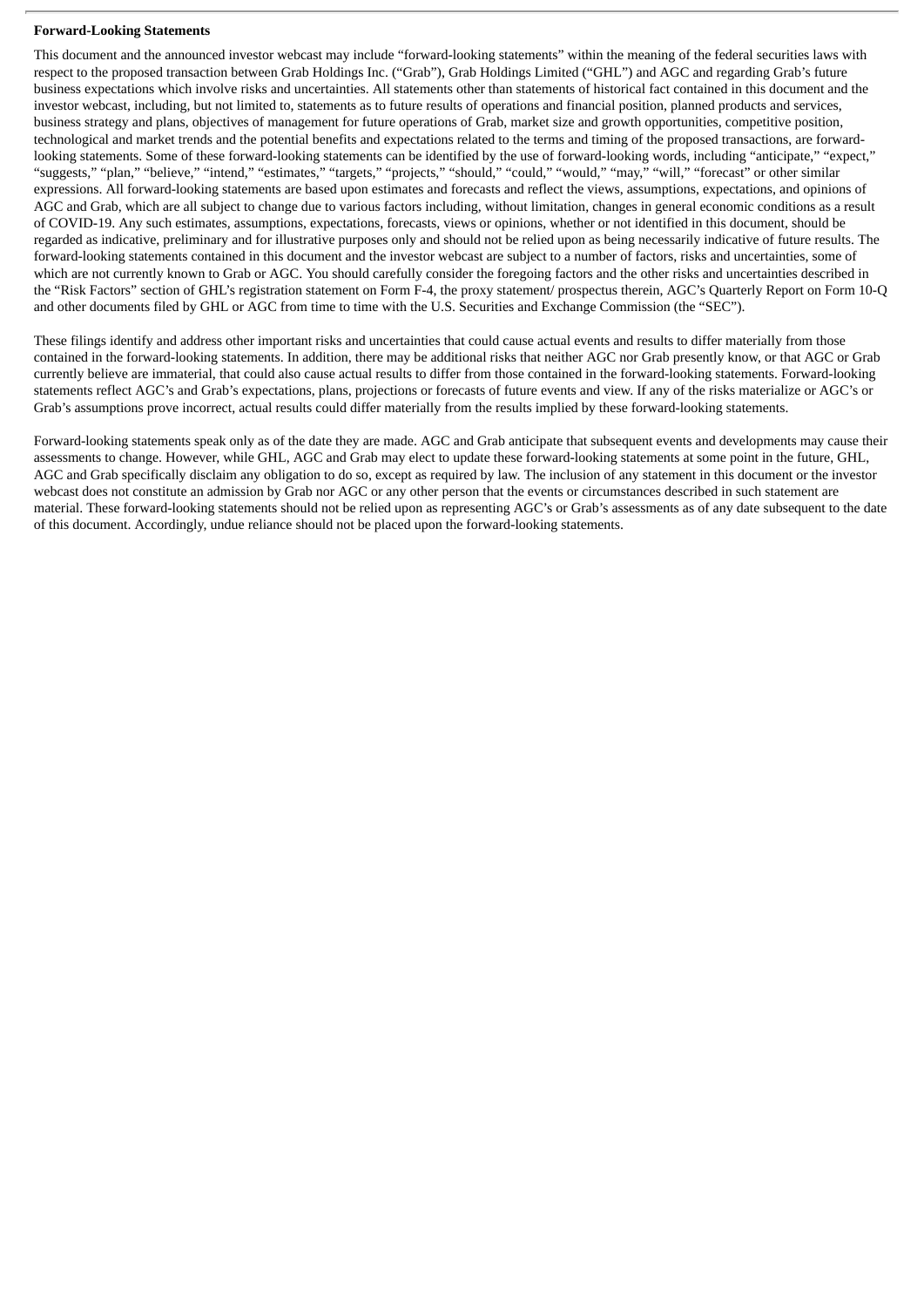## **Unaudited Financial Information and Non-IFRS Financial Measures**

Grab's unaudited selected financial data for the three months ended March 31, 2021 and 2020 included in this document and the investor webcast is based on financial data derived from the Grab's management accounts that have not been reviewed or audited and are subject to further review and updates.

This document and the investor webcast also include references to non-IFRS financial measures, which include: Gross Billings, Adjusted Net Sales, Adjusted EBITDA, Total Segment Adjusted EBITDA and Segment Adjusted EBITDA. However, the presentation of these non-IFRS financial measures is not intended to be considered in isolation from, or as an alternative to, financial measures determined in accordance with IFRS. In addition, these non-IFRS financial measures may differ from non-IFRS financial measures with comparable names used by other companies.

Grab uses these non-IFRS financial measures for financial and operational decision-making and as a means to evaluate period-to-period comparisons, and Grab's management believes that these non-IFRS financial measures provide meaningful supplemental information regarding the its performance by excluding certain items that may not be indicative of its recurring core business operating results. For example, Grab's management uses: (i) Gross Billings as an indicator of Grab's growth and business performance as it measures the dollar volume of transactions on its platform; (ii) Adjusted Net Sales as a key metric to measure top-line growth of Grab's business segments as it adjusts its revenue by adding back consumer incentives and excess driver/merchant incentives; and (iii) Total Segment Adjusted EBITDA as a useful indicator of the economics of Grab's business segments, as it does not include regional corporate costs.

There are a number of limitations related to the use of non-IFRS financial measures. In light of these limitations, we provide specific information regarding the IFRS amounts excluded from these non-IFRS financial measures and evaluating these non-IFRS financial measures together with their relevant financial measures in accordance with IFRS.

This document and the investor webcast also includes "Pre-InterCo" data that does not reflect elimination of intragroup transactions, which means such data includes earnings and other amounts from transactions between entities within the Grab group that are eliminated upon consolidation. Such data differs materially from the corresponding figures post-elimination of intra-group transactions.

Explanation of key business non-IFRS measures:

(1) GMV means gross merchandise value, an operating measure representing the sum of the total dollar value of transactions on Grab's platform, including any applicable taxes, tips, tolls and fees, over the period of measurement.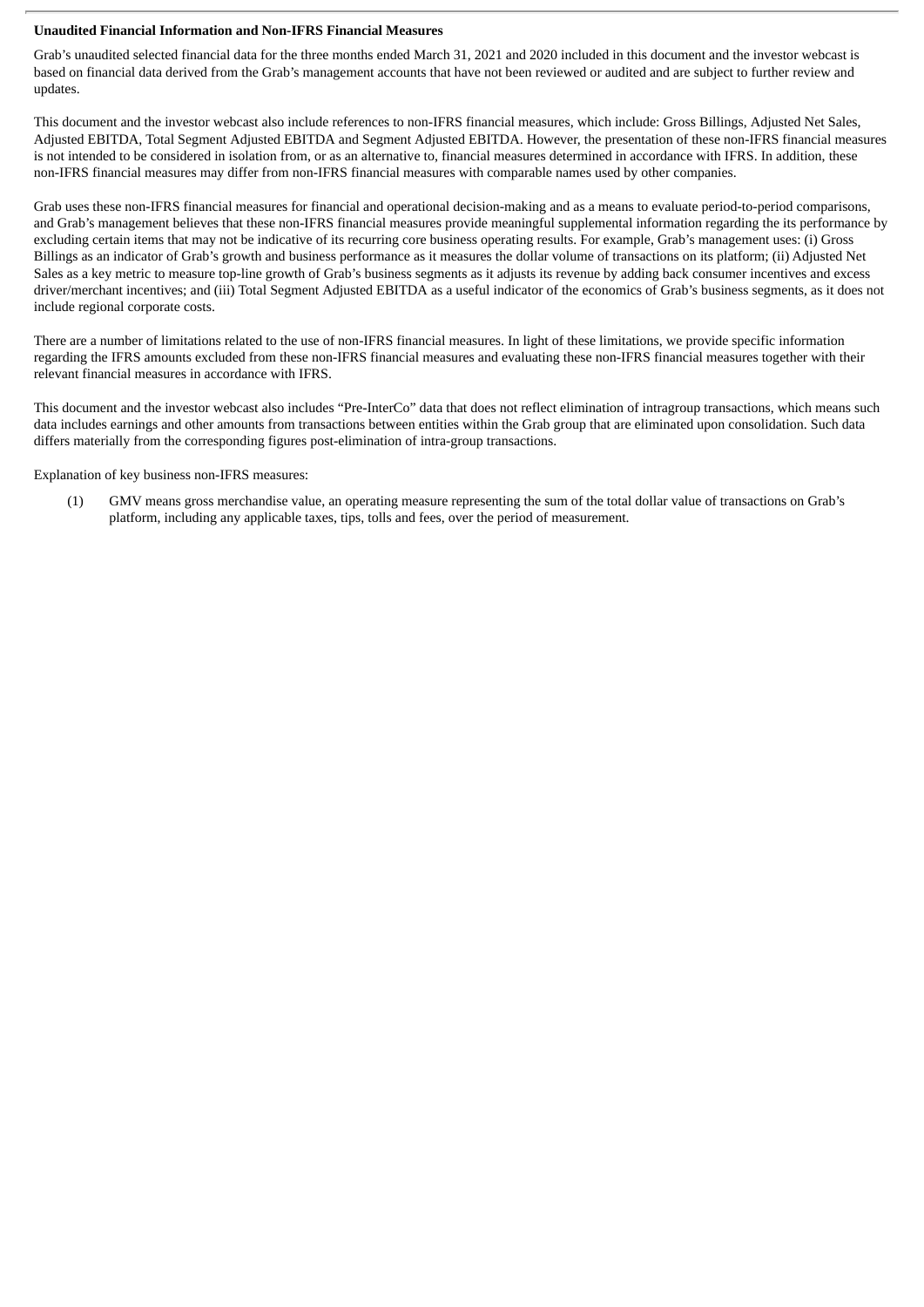- (2) MTUs means monthly transacting users, which is defined as the monthly number of unique users who transact via Grab's products, where transact means to have successfully paid for any of Grab's products.
- (3) Gross Billings is a non-IFRS financial measure, representing the total dollar value attributable to Grab from each transaction, without any adjustments for incentives paid to driver- and merchant-partners or promotions to end-users, over the period of measurement.
- (4) Adjusted Net Sales is a non-IFRS financial measure defined as Gross Billings less driver- and merchant-partner base incentives, over the period of measurement. Base incentives refer to the amount of incentives paid to driver- and merchant-partners up to the amount of commissions and fees earned by Grab from those driver- and merchant-partners.
- (5) Total Segment Adjusted EBITDA is a non-IFRS financial measure representing the Adjusted EBITDA of Grab's four business segments excluding regional corporate costs.
- (6) Adjusted EBITDA is a non-IFRS financial measure calculated as net loss adjusted to exclude: (i) interest income (expenses), (ii) other income (expenses), (iii) income tax expenses, (iv) depreciation and amortization, (v) stock-based compensation expenses, (vi) costs related to mergers and acquisitions, (vii) unrealized foreign exchange gain (loss), (viii) impairment losses on goodwill and non-financial assets,  $(ix)$  fair value changes on investments,  $(x)$  restructuring costs and  $(xi)$  legal, tax and regulatory settlement provisions.

## **Industry and Market Data**

This document also contains information, estimates and other statistical data derived from third party sources, including research, surveys or studies, some of which are preliminary drafts, conducted by third parties, information provided by customers and/or industry or general publications. Such information involves a number of assumptions and limitations, and you are cautioned not to give undue weight on such estimates. Grab and AGC have not independently verified such third-party information, and make no representation as to the accuracy of, such third-party information.

#### **Important Information About the Proposed Transactions and Where to Find It**

This document and the investor webcast refer to a proposed transaction between Grab and AGC. Nothing in this document or the investor webcast will constitute an offer to sell or exchange, or the solicitation of an offer to sell, subscribe for, buy or exchange any securities or solicitation of any vote in any jurisdiction pursuant to the proposed transactions or otherwise, nor shall there be any sale of securities in any jurisdiction in which such offer, solicitation, sale or exchange would be unlawful prior to registration or qualification under the securities laws of any such jurisdiction. The proposed transactions will be submitted to shareholders of AGC for their consideration.

In connection with the business combination, GHL has filed a registration statement on Form F-4 (the "Registration Statement") with the SEC that includes a preliminary proxy statement of AGC to be distributed to AGC's shareholders in connection with AGC's solicitation for proxies for the vote by AGC's shareholders in connection with the proposed transactions and other matters as described in the Registration Statement, as well as the preliminary prospectus of GHL relating to the offer of the securities to be issued in connection with the completion of the proposed business combination. AGC and GHL also will file other documents regarding the proposed transaction with the SEC.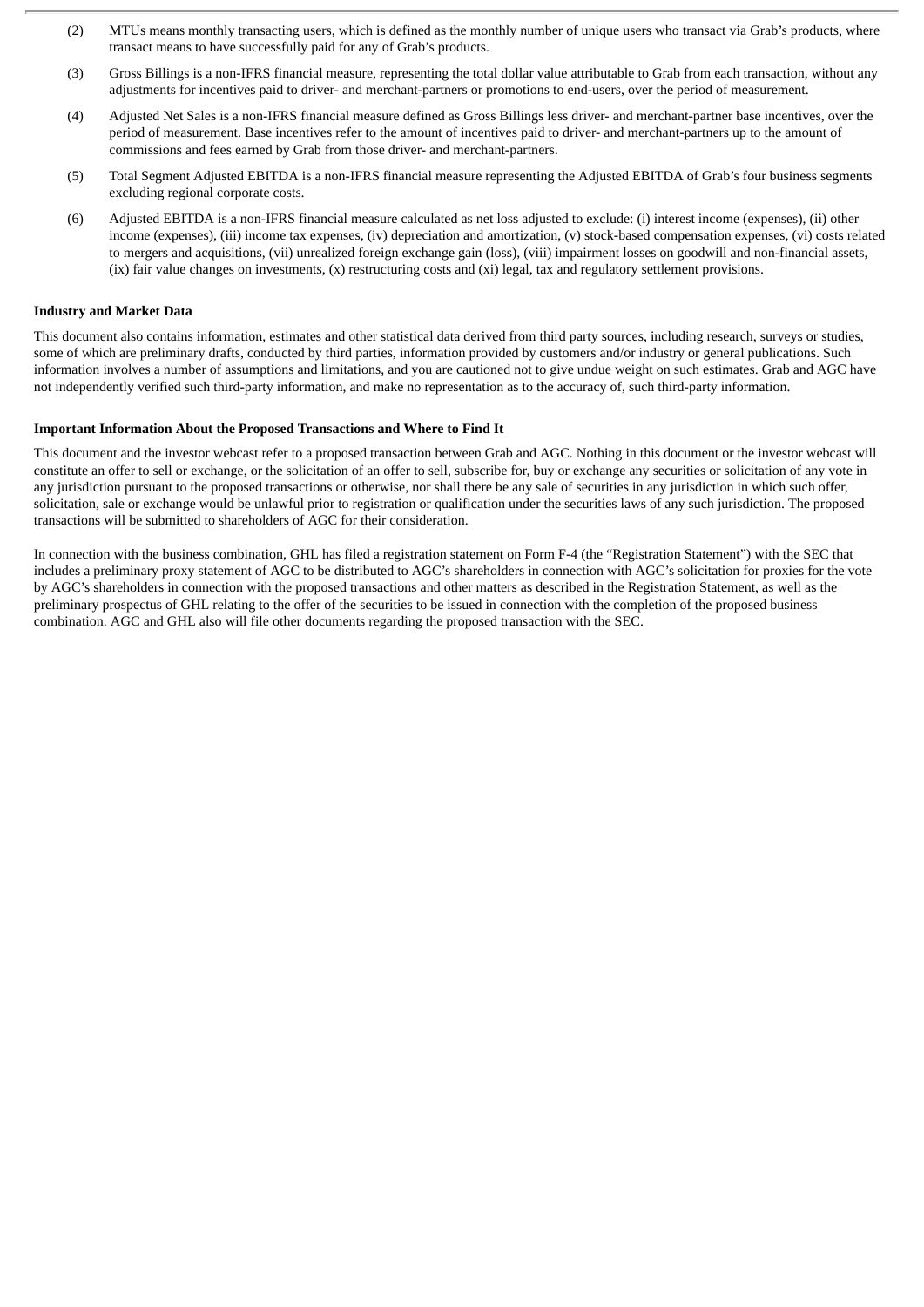After the Registration Statement is declared effective, AGC will mail a definitive proxy statement and other relevant documents to its shareholders as of the record date established for voting on the proposed transactions. This document or the investor webcast is not a substitute for the Registration Statement, the definitive proxy statement/prospectus or any other document that AGC will send to its shareholders in connection with the business combination. AGC's shareholders and other interested persons are advised to read the preliminary proxy statement/prospectus and any amendments thereto and, once available, the definitive proxy statement/prospectus, in connection with AGC's solicitation of proxies for its extraordinary general meeting of shareholders to be held to approve, among other things, the proposed transactions, because these documents will contain important information about AGC, GHL, Grab and the proposed transactions. Shareholders and investors may also obtain a copy of the preliminary or definitive proxy statement, once available, as well as other documents filed with the SEC regarding the proposed transactions and other documents filed with the SEC by AGC, without charge, at the SEC's website located at www.sec.gov or by directing a written request to AGC's proxy solicitor, Okapi Partners LLC, by emailing info@okapipartners.com or mailing Okapi Partners LLC, 1212 Avenue of the Americas, 24th Floor, New York, NY 10036. The information contained on, or that may be accessed through, the websites referenced in this document and during the investor webcast is not incorporated by reference into, and is not a part of, this document.

INVESTMENT IN ANY SECURITIES DESCRIBED HEREIN HAS NOT BEEN APPROVED OR DISAPPROVED BY THE SEC OR ANY OTHER REGULATORY AUTHORITY NOR HAS ANY AUTHORITY PASSED UPON OR ENDORSED THE MERITS OF THE OFFERING OR THE ACCURACY OR ADEQUACY OF THE INFORMATION CONTAINED HEREIN. ANY REPRESENTATION TO THE CONTRARY IS A CRIMINAL OFFENSE.

## **Participants in the Solicitation**

AGC, GHL and Grab and certain of their respective directors, executive officers and other members of management and employees may, under SEC rules, be deemed to be participants in the solicitations of proxies from AGC's shareholders in connection with the proposed transactions. Information regarding the persons who may, under SEC rules, be deemed participants in the solicitation of AGC's shareholders in connection with the proposed transactions and a description of their direct and indirect interests in such transactions is set forth in the proxy statement/prospectus contained in the Registration Statement. You can find more information about AGC's directors and executive officers in AGC's final prospectus filed with the SEC on September 30, 2020. Additional information regarding the participants in the proxy solicitation and a description of their direct and indirect interests is included in the proxy statement/prospectus contained in the Registration Statement. Shareholders, potential investors and other interested persons should read the proxy statement/prospectus contained in the Registration Statement carefully before making any voting or investment decisions. You may obtain free copies of these documents from the sources indicated above.